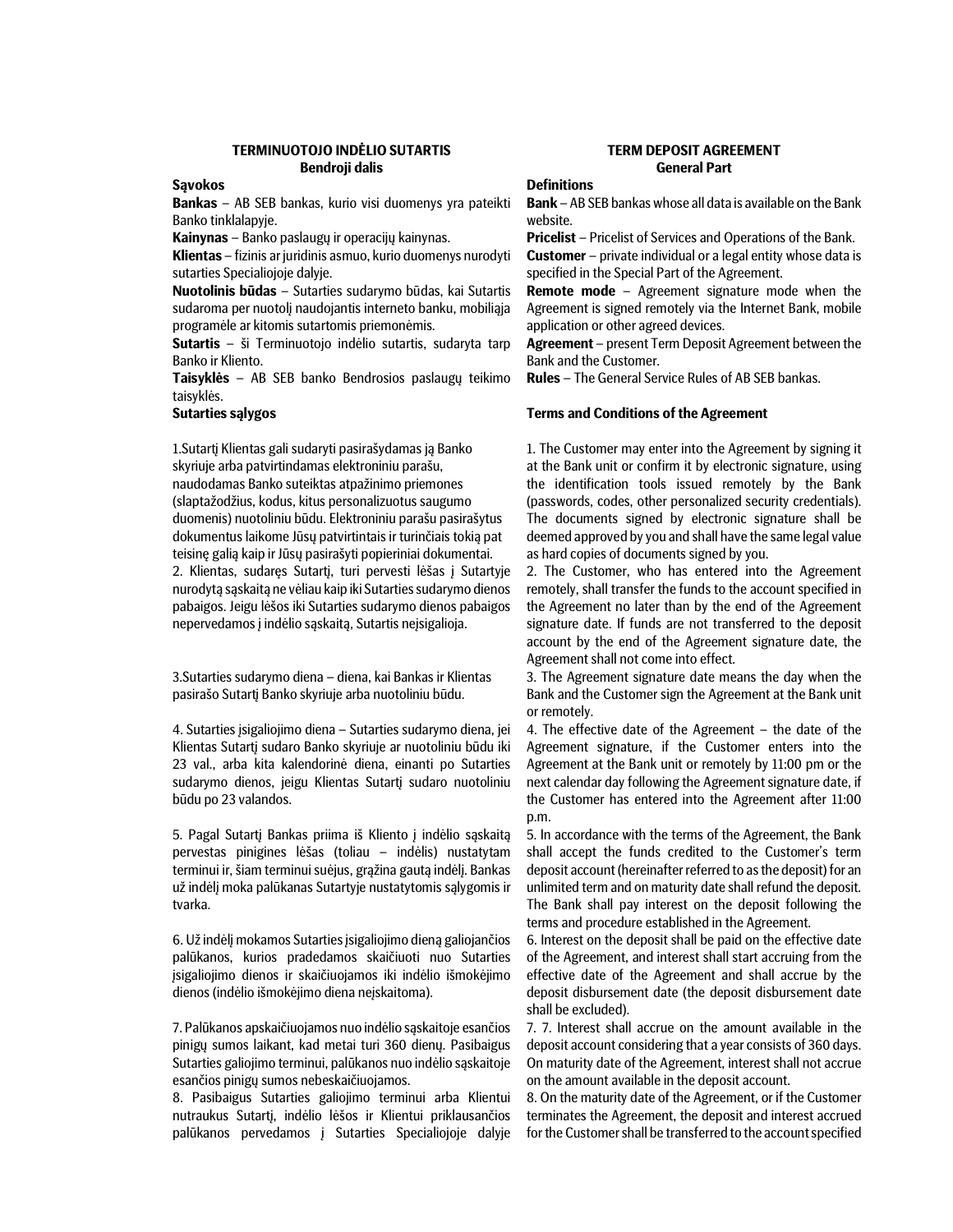nurodytą sąskaitą. Indėlis grynaisiais pinigais Banko skyriuje neišmokamas.

9. Klientui nutraukus Sutartį anksčiau, negu nustatyta Sutartyje, Bankas grąžina indėlį nedelsdamas, bet ne vėliau kaip per 10 (dešimt) darbo dienų nuo Kliento rašytinio prašymo nutraukti Sutartį pateikimo Bankui dienos. Bankas tokiu atveju iš grąžinamo indėlio sumos išskaičiuoja iki Sutarties nutraukimo dienos išmokėtas ar apskaičiuotas palūkanas ir Kainyne nustatytus mokesčius. Indėlis išmokamas į Sutarties Specialiojoje dalyje nurodytą mokėjimo sąskaitą.

10. Jeigu Klientas pageidauja, Sutartis gali būti pratęsiama automatiškai.

11. Automatiškai pratęsiant Sutartį bus taikoma Sutarties pratęsimo dieną galiojanti terminuotojo indėlio palūkanų norma, kuri yra skelbiama Banko tinklalapyje ir Banko skyriuose. Nauja nustatyta palūkanų norma bus taikoma nuo Sutarties naujo termino pirmos dienos.

12. Sutartis gali būti automatiškai pratęsiama tik tam pačiam laikotarpiui, kuris yra nustatytas Sutartyje.

13. Pratęstos Sutarties naujo termino pirma diena yra iki tol galiojusios Sutarties termino paskutinė diena.

14. Sutartis automatiškai nepratęsiama, jeigu įstatymų nustatyta tvarka įgaliotos institucijos yra pateikusios Bankui nurodymą nutraukti Sutartį ir / ar nurašyti indėlio lėšas ar jų dalį.

15. Jeigu Sutartis nutraukiama ir lėšos ar jų dalis nurašoma įstatymų nustatyta tvarka, indėlio palūkanos neišmokamos.

16. Bankas užtikrina indėlių grąžinimą pagal Lietuvos Respublikos indėlių ir įsipareigojimų investuotojams draudimo įstatymą privalomai juos apdrausdamas VJ "Indėlių ir investicijų draudimas".

17. Sutarties neatskiriamos sudėtinės dalys yra Taisyklės ir Kainynas. Klientas su Taisyklėmis ir Kainynu gali susipažinti Banko tinklalapyje www.seb.lt ir / arba Banko skyriuje.

18. Klientas, sudaręs Sutartį nuotoliniu būdu, turi teisę gauti atspausdintą Sutarties egzempliorių Banko skyriuje. Jeigu Klientas pageidauja gauti minėtą informaciją raštu daugiau negu vieną kartą per metus, Bankas turi teisę taikyti Kainyne nustatytą mokestį. Klientas gali sužinoti Sutarties sąlygas interneto banke.

19. Klientas turi teisę be jokių suvaržymų, apribojimų ir baudų atsisakyti Sutarties, sudarytos nuotoliniu būdu, jeigu apie tai raštu pranešė Bankui per 14 (keturiolika) dienų nuo Sutarties sudarymo dienos, pateikdamas prašymą Bankui. Indėlis bus išmokamas paskutinę Sutarties galiojimo dieną į Sutartyje nurodytą mokėjimo sąskaitą. Apskaičiuotos palūkanos tokiu atveju neišmokamos.

in the Special Part of the Agreement. The deposit shall not be paid out in cash.

9. If the Customer terminates the Agreement prior to the maturity established in the Agreement, the Bank shall refund the deposit immediately, however no later than within 10 (ten) business date from the receipt day by the Bank of the Customer's written request to terminate the Agreement. In such case, the Bank shall deduct the interest disbursed or accrued by the Agreement termination date from the deposit amount to be refunded and the fees established in the Pricelist. The deposit shall be disbursed to the account specified in the Special Part of the Agreement.

10. At the Customer's request, the Agreement may be automatically extended.

11. In case of an automatic extension of the Agreement, the interest rate effective on the date of the automatic extension of the term deposit announced on the Bank website and at the Bank units shall be applied. A new interest rate shall be applied from the first day of the new term of the Agreement. 12. The Agreement may be automatically extended for the identical period established in the Agreement.

13. The first day of the new term of the Agreement shall be deemed the last date of the previous effective term of the Agreement.

14. The Agreement shall not be automatically extended, if following the procedure established by acts of law, the authorized institutions issued an instruction to the Bank on termination of the Agreement and / or to debit the deposit amount or any portion hereof.

15. If the Agreement is terminated and the deposit amount or any portion hereof following the procedure established by acts of law, the interest accrued on deposit shall not disbursed.

16. The Bank shall ensure the deposit refund in accordance with provisions of the Law on Deposit and Liability to Investor Insurance of the Republic of Lithuania by taking out compulsory insurance coverage provided by State Company Deposit and Investment insurance.

17. The Rules and the Pricelist shall form an integral part of the Agreement. The Customer may familiarize with the Rules and the Pricelist on the Bank's website www.seb.lt and / or at any unit of the Bank.

18. If the Customer, who has entered into the Agreement remotely, shall have a right to receive a printed copy of the Agreement at the Bank unit. If the Customer is willing to receive the above-mentioned information in written form more often than once per year, the Bank shall have a right to impose the fee specified in the Pricelist. The Customer may familiarize with the terms and conditions of the Agreement on the Internet Bank.

19. The Customer shall have a right without any constrains, limitations or fines to cancel the Agreement signed remotely, if the Bank has been informed about it in written form within 14 (fourteen) days' notice from the Agreement signature date by submitting an application to the Bank. The deposit shall be paid out on the last validity date of the Agreement to the current account specified in the Agreement. In such case, the accrued interest shall not be disbursed.